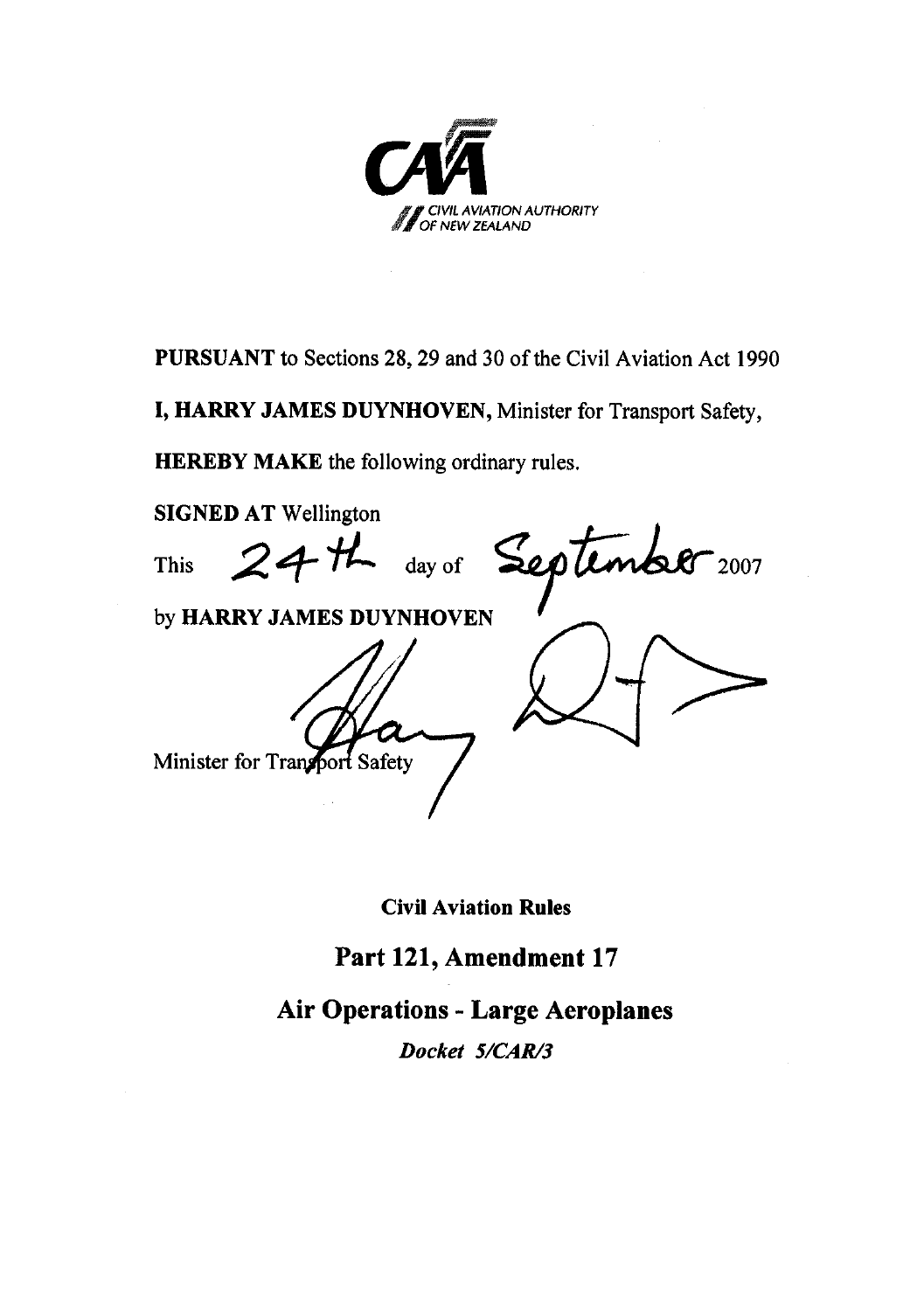## **Contents**

|        | <b>Part 121 Amendments</b>                                   | 5 |
|--------|--------------------------------------------------------------|---|
|        | <b>Subpart B - Flight Operations</b>                         | 5 |
| 121.67 |                                                              |   |
| 121.91 |                                                              |   |
| 121.93 |                                                              |   |
|        | Subpart C - Operating Limitations and Weather Requirements 6 |   |
|        |                                                              |   |
|        | Subpart F – Instruments and Equipment                        | 7 |
|        |                                                              |   |
|        |                                                              |   |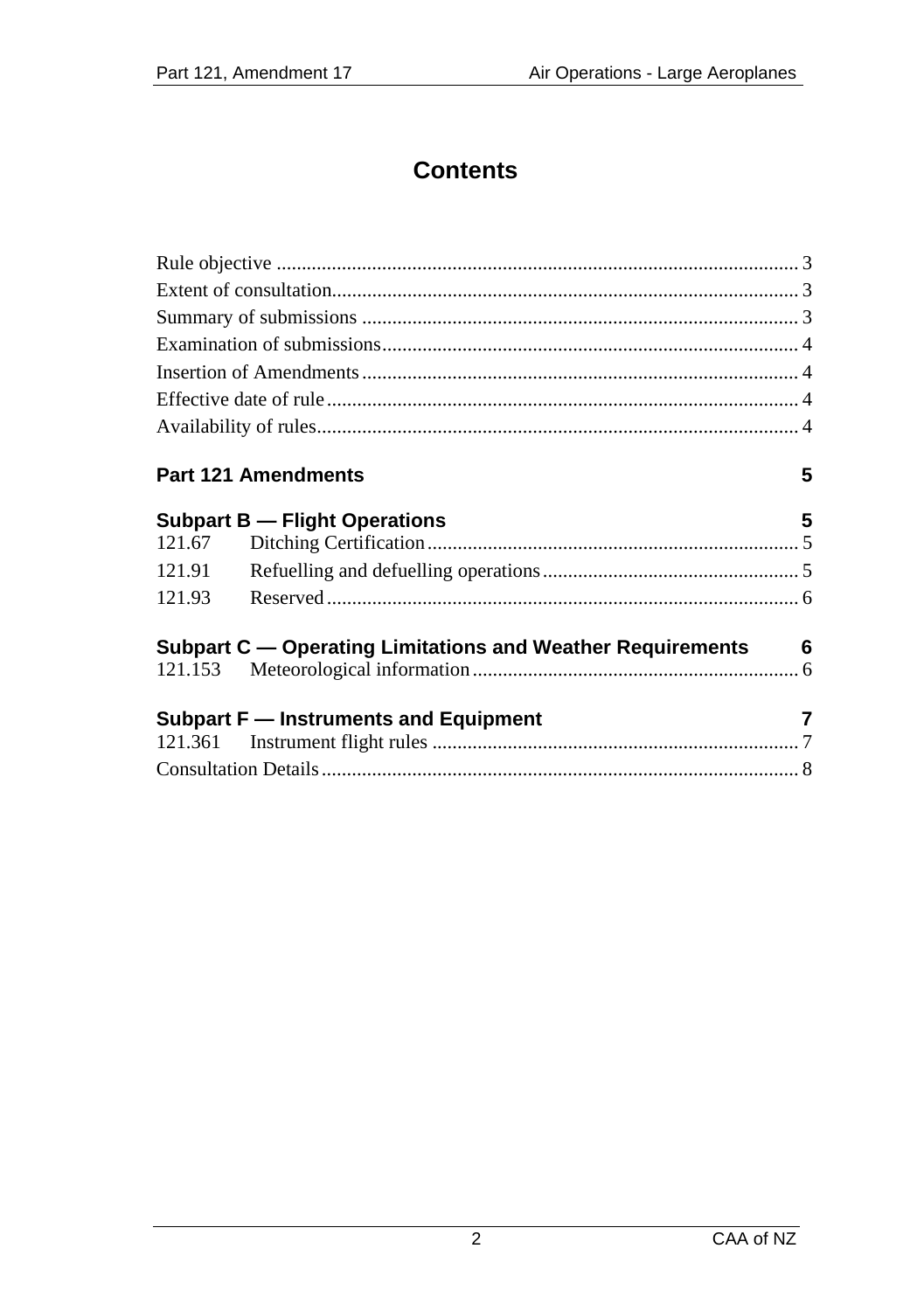## <span id="page-2-0"></span>**Rule objective**

The objective of amendment 17 to Part 121 is to make minor and technical changes as part of a general rule fix up project.

## **Extent of consultation**

A Notice of Proposed Rulemaking, NPRM 06/02, containing the proposed changes to Part 121 was issued for public consultation under Docket 5/CAR/3 on 13 April 2006.

The publication of this NPRM was notified in the Gazette on 13 April 2006 and advertised in the daily newspapers in the five main provincial centres on 13 April 2006. The NPRM was published on the CAA web site and mailed to stakeholders including representative organisations who were considered likely to have an interest in the proposal.

A period of 41 days was allowed for comment on the proposed rule.

Following public notifications of this NPRM, a supplementary NPRM proposing amendments to Part 67 Medical Standards and Certification was Gazetted on 11 May 2006 with a submission closing date of 8 June 2006. This proposal was distributed to all DME's via email.

A period of 29 days was allowed for comment on this proposed rule.

## **Summary of submissions**

Two submissions were received by the closing date of the original NPRM issued 13 April 2006, both of which were in regard to rule 121.91- Refuelling and defuelling operations. These submissions and comments were considered and as a result the rule wording was changed from 'passenger' to 'person' to allow for crew, maintenance personnel or loaders to be on board during fuelling . Similar amendments were made to rules 125.73 and 135.73.

These changes were notified in the Summary of Public Submissions which was published on the CAA web site on 12 January 2007.

In addition to the comments received from industry, a comment was also received from within the CAA in regard to Part 133 - Helicopter External Load Operations.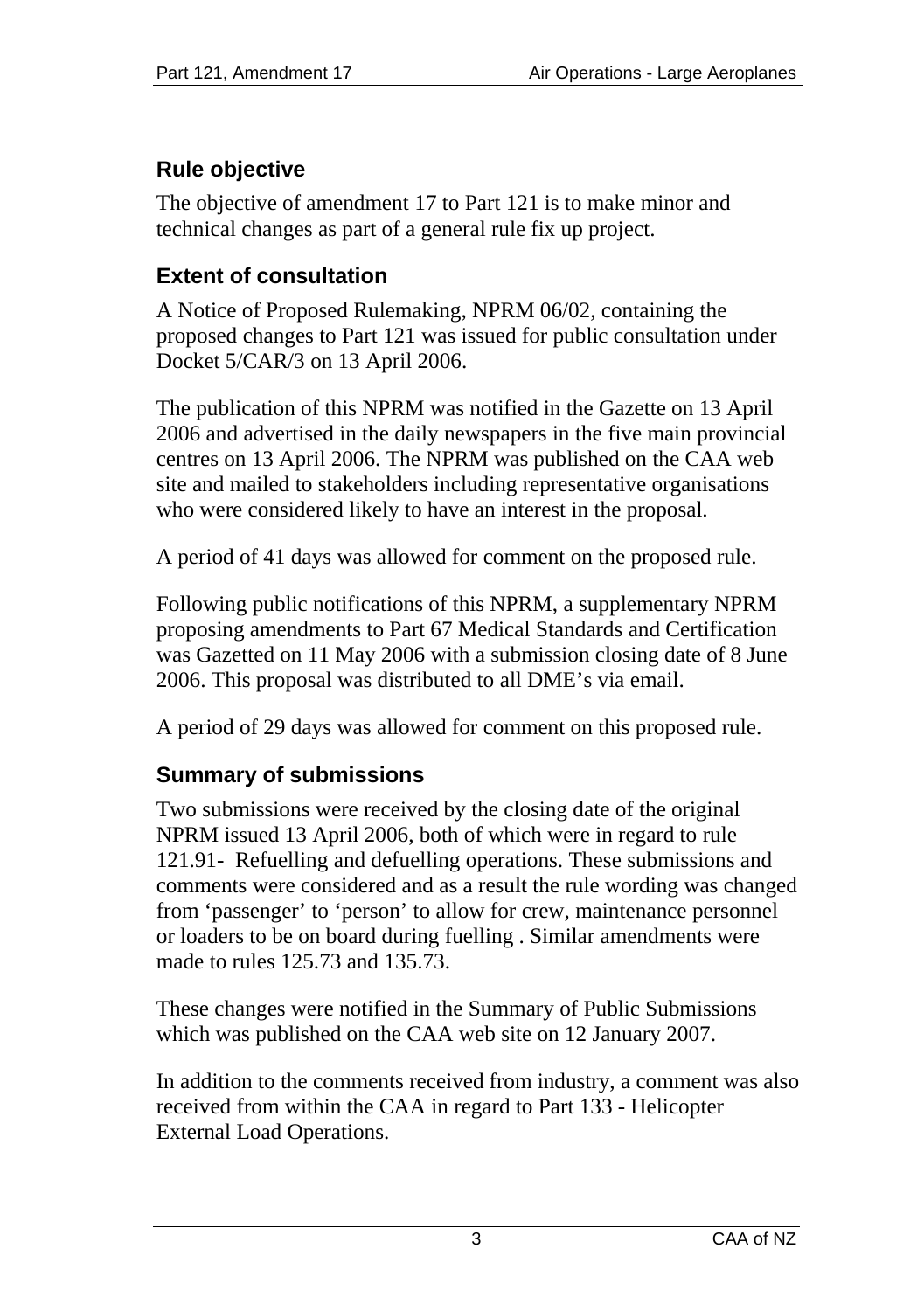<span id="page-3-0"></span>One submission was received in relation to the supplementary NPRM issued on 11 May 2006 proposing changes to Part 67.

The rule as amended was then referred to Parliament's Regulations Review Committee before being signed by the Minister for Transport Safety.

#### **Examination of submissions**

Submissions may be examined by application to the Docket Clerk at the Civil Aviation Authority between 8:30 am and 4:30 pm on weekdays, except statutory holidays.

#### **Insertion of Amendments**

The amendments to the rules in this Part are reflected by the revocation of existing rules and the insertion of amended rules.

#### **Effective date of rule**

Amendment 17 to Part 121 comes into force on 25 October 2007.

#### **Availability of rules**

Civil Aviation Rules are available from–

CAA web site: <http://www.caa.govt.nz/> Freephone: 0800 GET RULES (0800 438 785)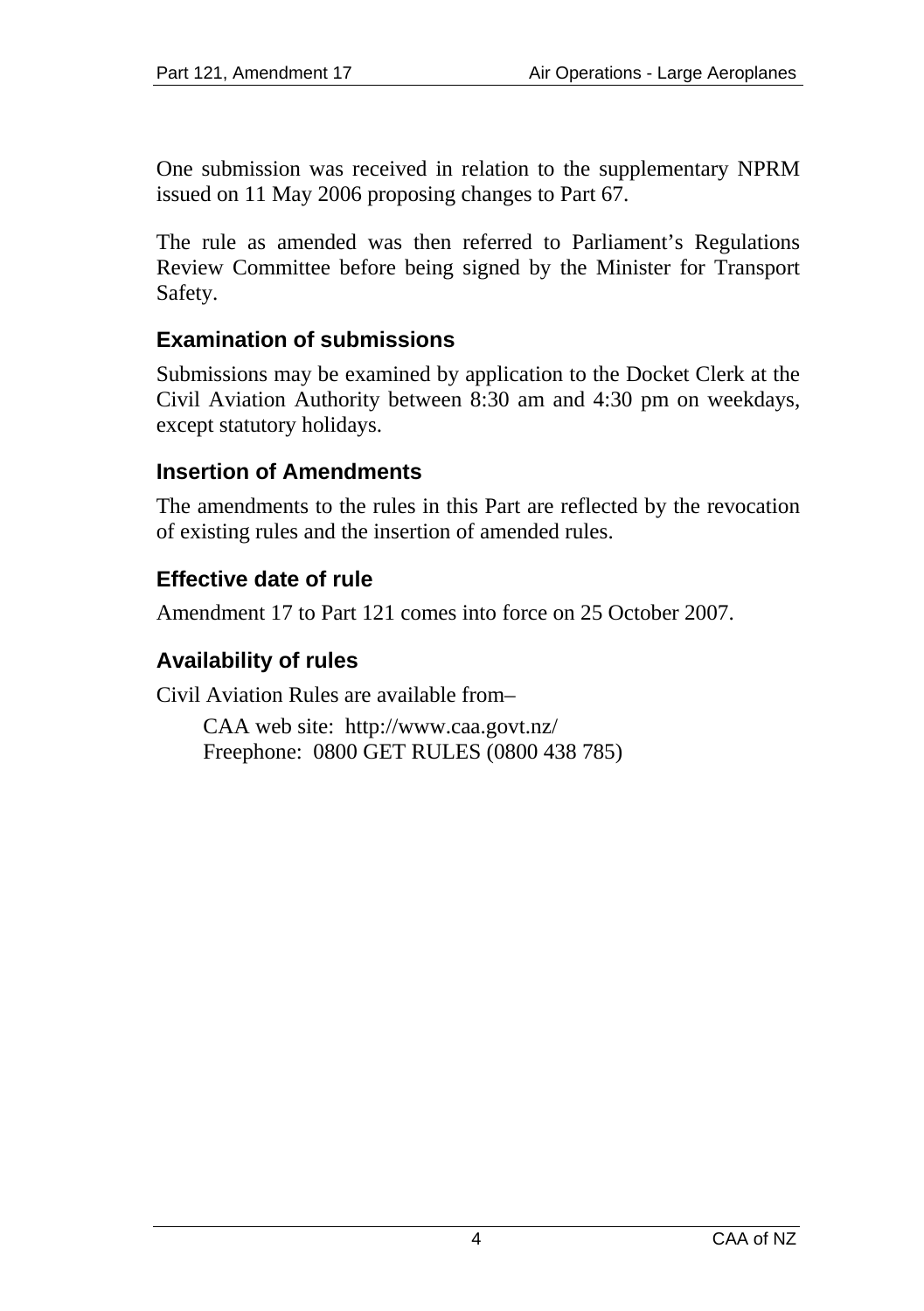# <span id="page-4-0"></span>**Part 121 Amendments**

# **Subpart B — Flight Operations**

#### *Rule 121.67 is revoked and the following new rule is substituted:*

## **121.67 Ditching Certification**

A holder of an air operator certificate must ensure that an aeroplane used on an extended over-water operation is certified for ditching.

#### *Rule 121.91 is revoked and the following new rule is substituted:*

## **121.91 Refuelling and defuelling operations**

(a) Despite the requirements of rule 91.15(3), a person operating an aeroplane under the authority of an air operator certificate issued in accordance with Part 119 may refuel or defuel the aeroplane with a Class 3.1C or a Class 3.1D flammable liquid when a person is embarking, on board, or disembarking the aeroplane, provided the person operating the aeroplane ensures that safety and aeroplane evacuation precautions are taken in accordance with procedures specified in the certificate holder's exposition.

(b) A person operating an aeroplane under the authority of an air operator certificate issued in accordance with Part 119 may refuel or defuel the aeroplane with a Class 3.1C or a Class 3.1D flammable liquid with one or more propulsion engines running, provided that—

- (1) every passenger is disembarked under supervision of a crew member and is clear of the immediate area before refuelling or defuelling commences; and
- (2) the pilot-in-command is responsible for every aspect of the fuelling operation.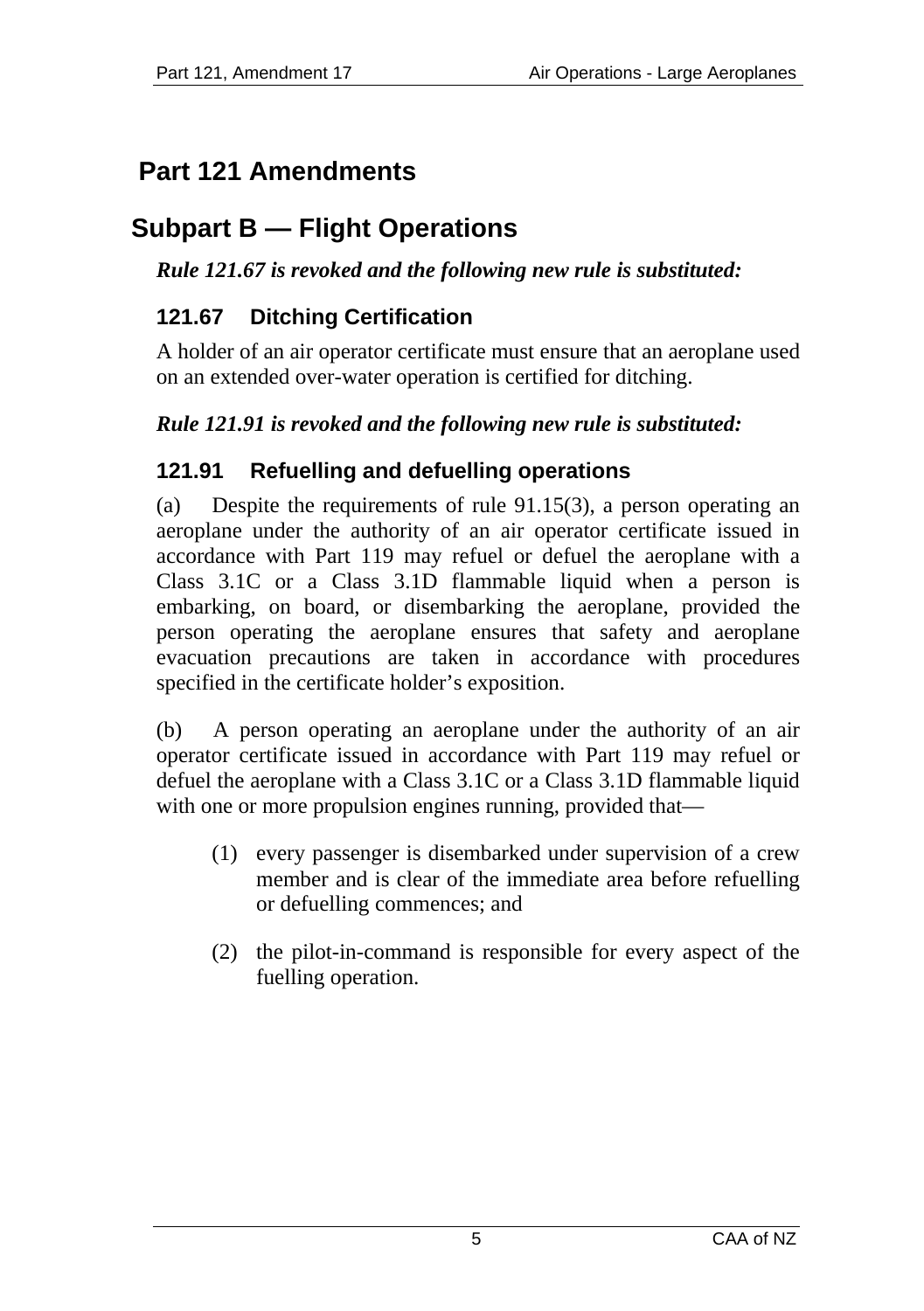<span id="page-5-0"></span>*Rule 121.93 –Fuel spillage - is revoked and the rule number is reserved:* 

**121.93 Reserved** 

## **Subpart C — Operating Limitations and Weather Requirements**

*Rule 121.153 is revoked and the following new rule is substituted:* 

## **121.153 Meteorological information**

(a) A person performing an air operation must plan, perform, and control a flight using meteorological information provided for aviation purposes by—

- (1) subject to paragraph (b), for a flight sector originating within New Zealand, the holder of an aviation meteorological service organisation certificate issued in accordance with Part 174; or
- (2) for a sector originating from an aerodrome outside New Zealand, an aviation meteorological service organisation that–
	- (i) meets a standard equivalent to that specified by Part 174; and
	- (ii) is authorised by an ICAO Contracting State to provide aviation meteorological information.

(b) A pilot-in-command of an aeroplane may, for a flight sector that originates and terminates within New Zealand, use the meteorological information provided in a basic weather report to perform an instrument approach procedure if the holder of the air operator certificate under which the flight is operated is satisfied that the basic weather report is provided in accordance with the requirements of rule 174.6.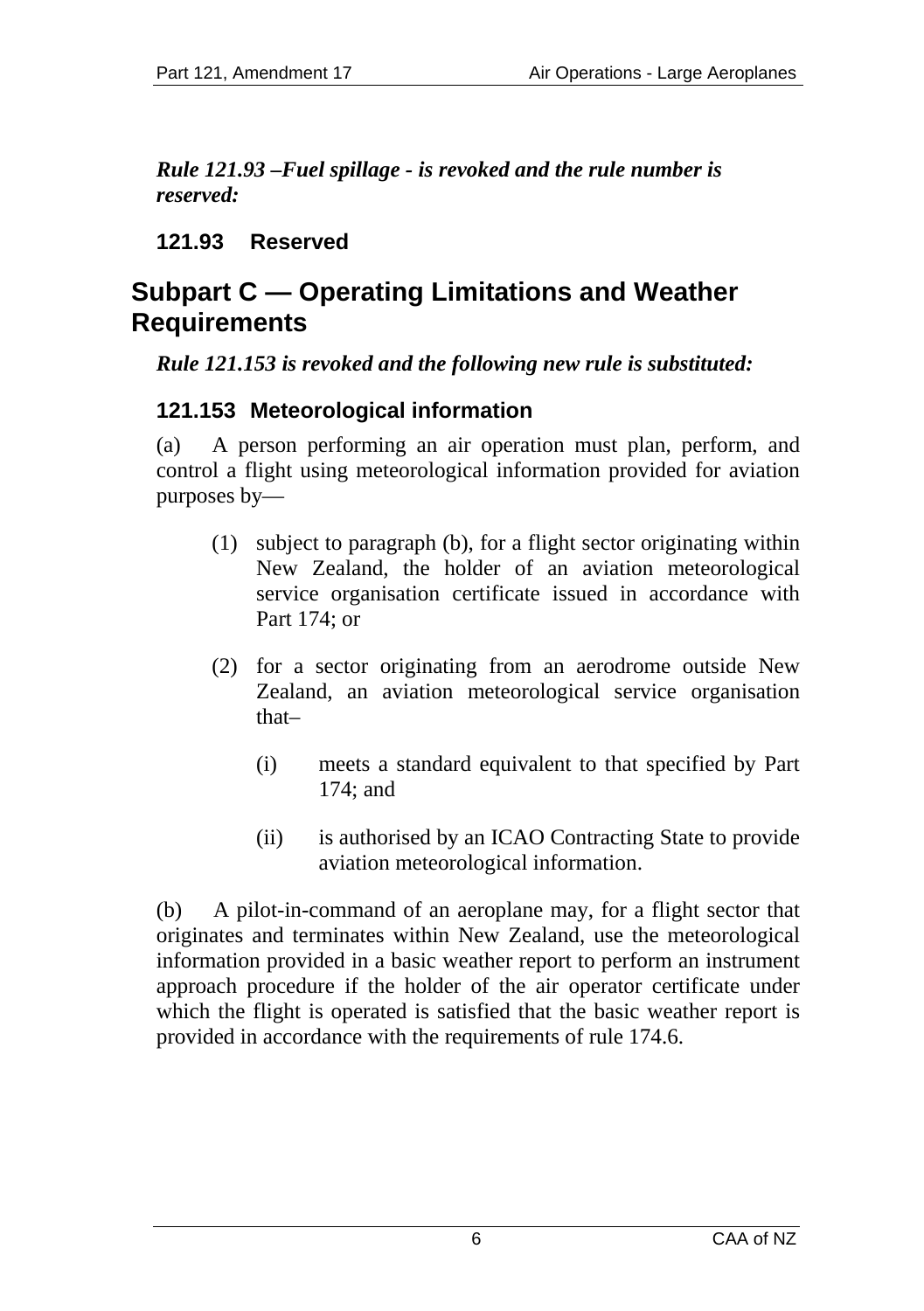# <span id="page-6-0"></span>**Subpart F — Instruments and Equipment**

#### *Rule 121.361 is revoked and the following new rule is substituted:*

## **121.361 Instrument flight rules**

(a) Except as provided in paragraph (b) a holder of an air operator certificate must ensure that every aeroplane that is operated under IFR under the authority of the certificate is equipped with—

- (1) the following that must be in addition to, and independent of, the instruments and equipment required under Subpart F of Part 91:
	- (i) a means of indicating airspeed, calibrated in knots, with a means of preventing malfunctioning due to either condensation or icing:
	- (ii) a means of indicating sensitive pressure altitude, calibrated in feet; and
- (2) spare bulbs for flight compartment instrument illumination; and
- (3) spare fuses.

(b) An additional means of indicating aeroplane attitude, powered by a power source that is separate from the power source for the attitude indication required under Subpart F of Part 91, may be installed in lieu of the additional means of indicating airspeed required by paragraph  $(a)(1)(i)$ .